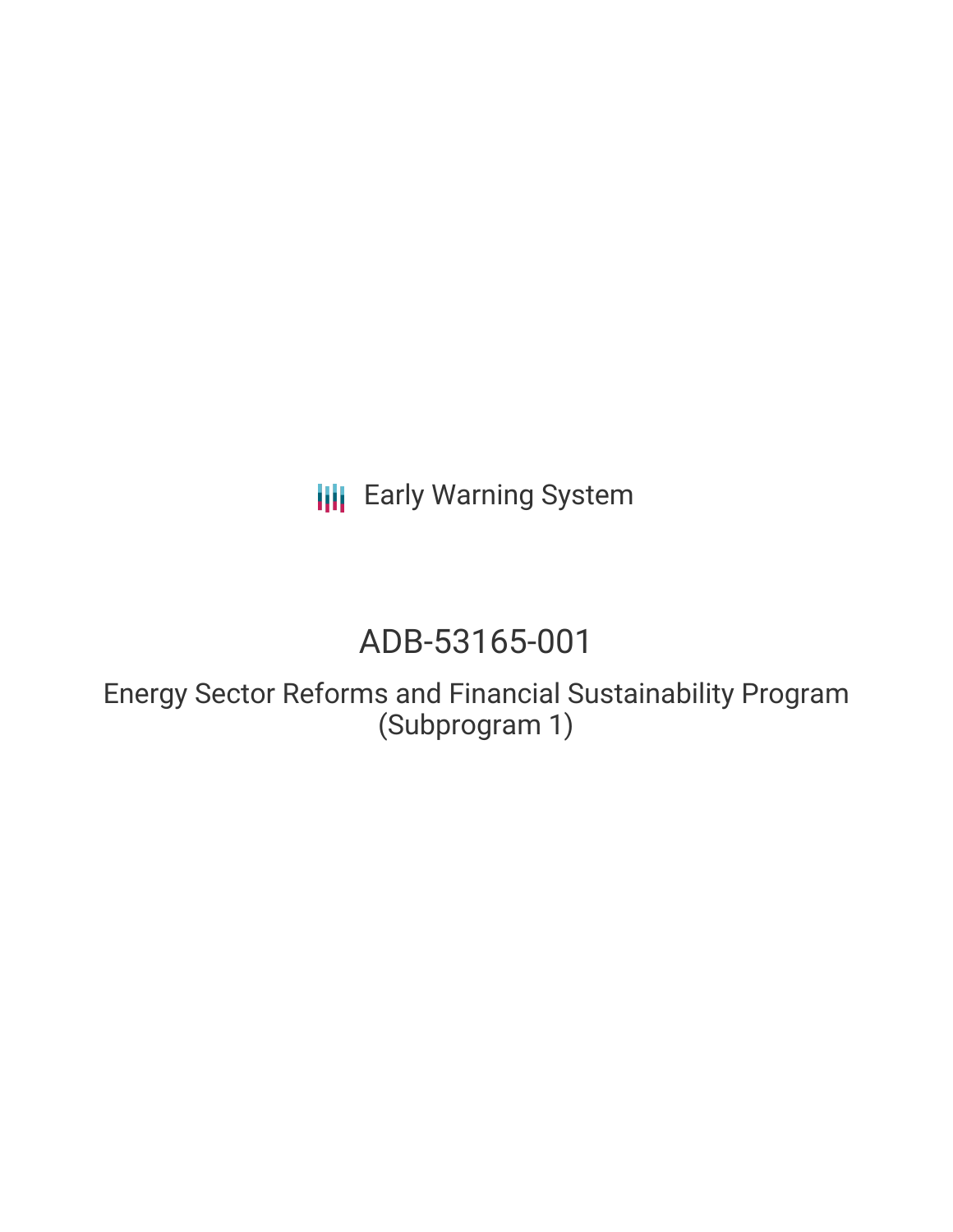

#### **Quick Facts**

| <b>Countries</b>               | Pakistan                     |
|--------------------------------|------------------------------|
| <b>Financial Institutions</b>  | Asian Development Bank (ADB) |
| <b>Status</b>                  | Proposed                     |
| <b>Bank Risk Rating</b>        | C                            |
| <b>Borrower</b>                | Government of Pakistan       |
| <b>Sectors</b>                 | Energy                       |
| <b>Investment Type(s)</b>      | Loan                         |
| <b>Investment Amount (USD)</b> | \$300.00 million             |
| <b>Loan Amount (USD)</b>       | \$300.00 million             |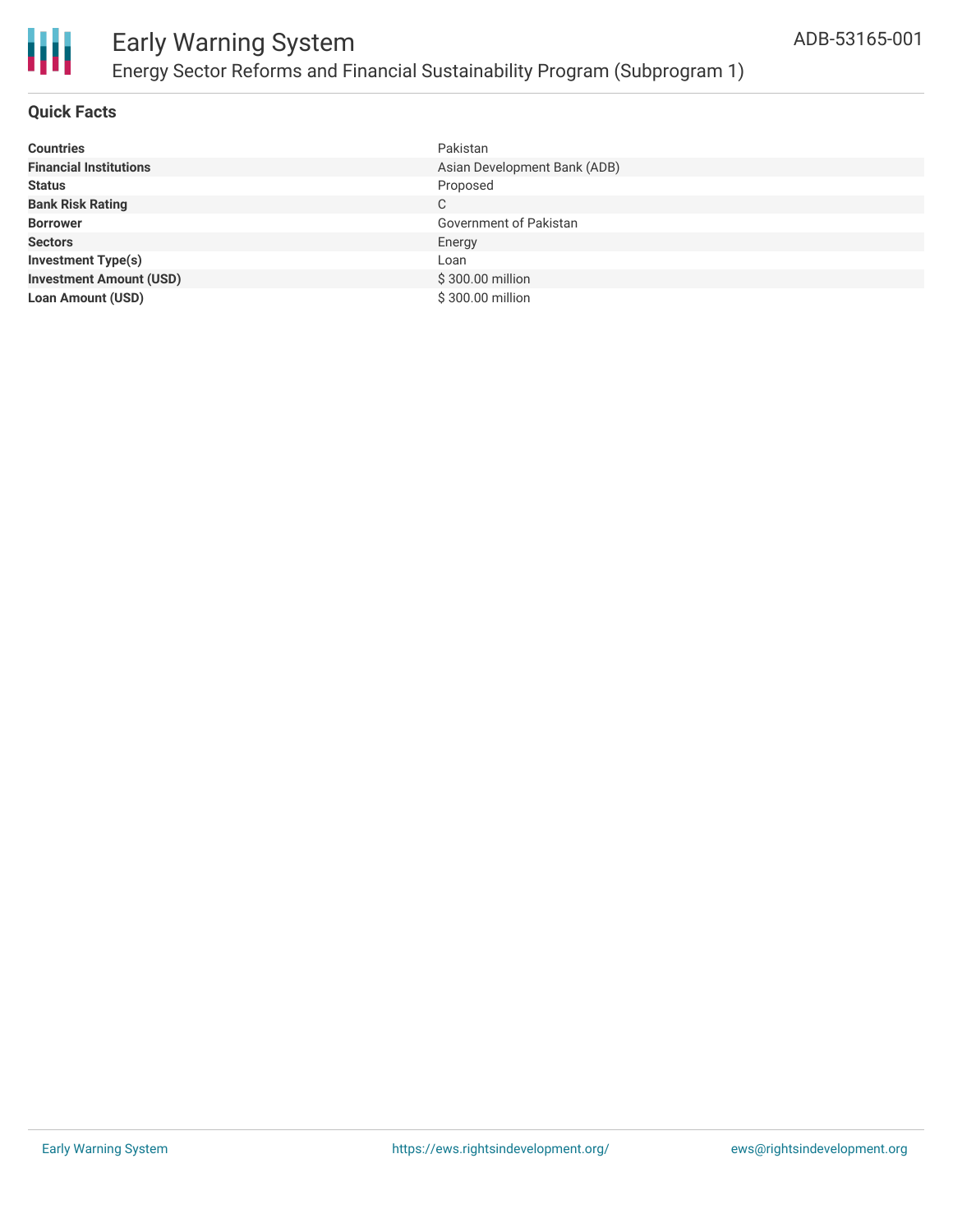

#### **Project Description**

According to the bank website, "The proposed Energy Sector Reforms and Financial Sustainability Program aims to address fiscal, governance, technical, and policy deficits in Pakistan's energy sector. These arrears have adversely impacted the sector's quality and efficiency of services, and the sustainability of energy infrastructure and finances, thereby challenging Pakistan's fiscal balance and macroeconomic stability. The program incorporates lessons learned from similar policy-based interventions by the Asian Development Bank (ADB) and draws on the recommendations and lessons in the sector assistance program evaluation. The program is conceived in close coordination with key development partners, and underpins the International Monetary Fund's recently approved \$6.0 billion extended fund facility to curtail the sector's burden on the annual budget and to stem quasi-fiscal losses and associated negative impact on economic growth."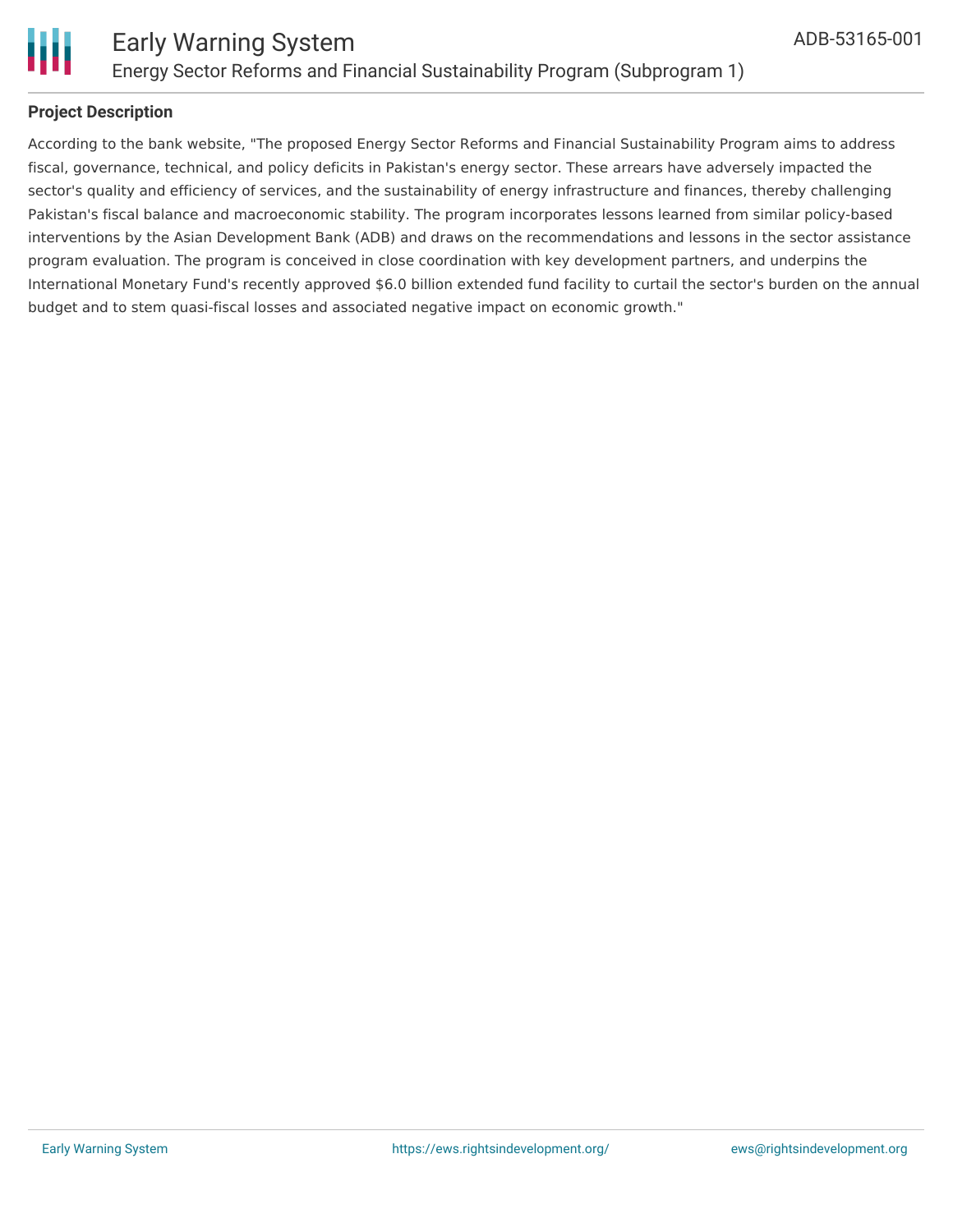

## Early Warning System Energy Sector Reforms and Financial Sustainability Program (Subprogram 1)

#### **Investment Description**

Asian Development Bank (ADB)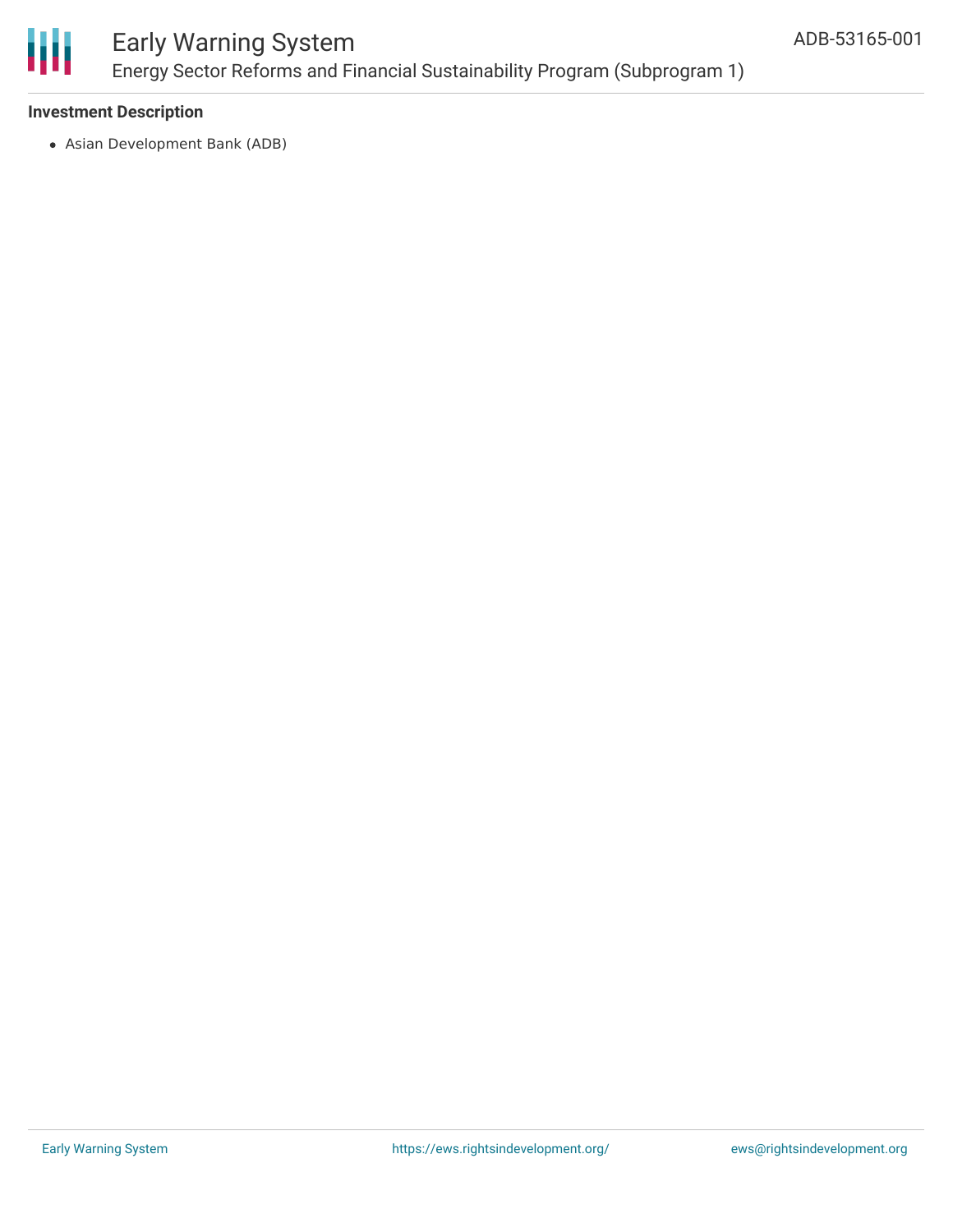

#### **Contact Information**

Responsible ADB Officer Asad Aleem Responsible ADB Department Central and West Asia Department Responsible ADB Division Energy Division, CWRD Executing Agencies Ministry of Finance Q-Block, Finance Division, Pak Secretariat, Red Zone, Islamabad, Pakistan

#### **ACCOUNTABILITY MECHANISM OF ADB**

The Accountability Mechanism is an independent complaint mechanism and fact-finding body for people who believe they are likely to be, or have been, adversely affected by an Asian Development Bank-financed project. If you submit a complaint to the Accountability Mechanism, they may investigate to assess whether the Asian Development Bank is following its own policies and procedures for preventing harm to people or the environment. You can learn more about the Accountability Mechanism and how to file a complaint at: http://www.adb.org/site/accountability-mechanism/main